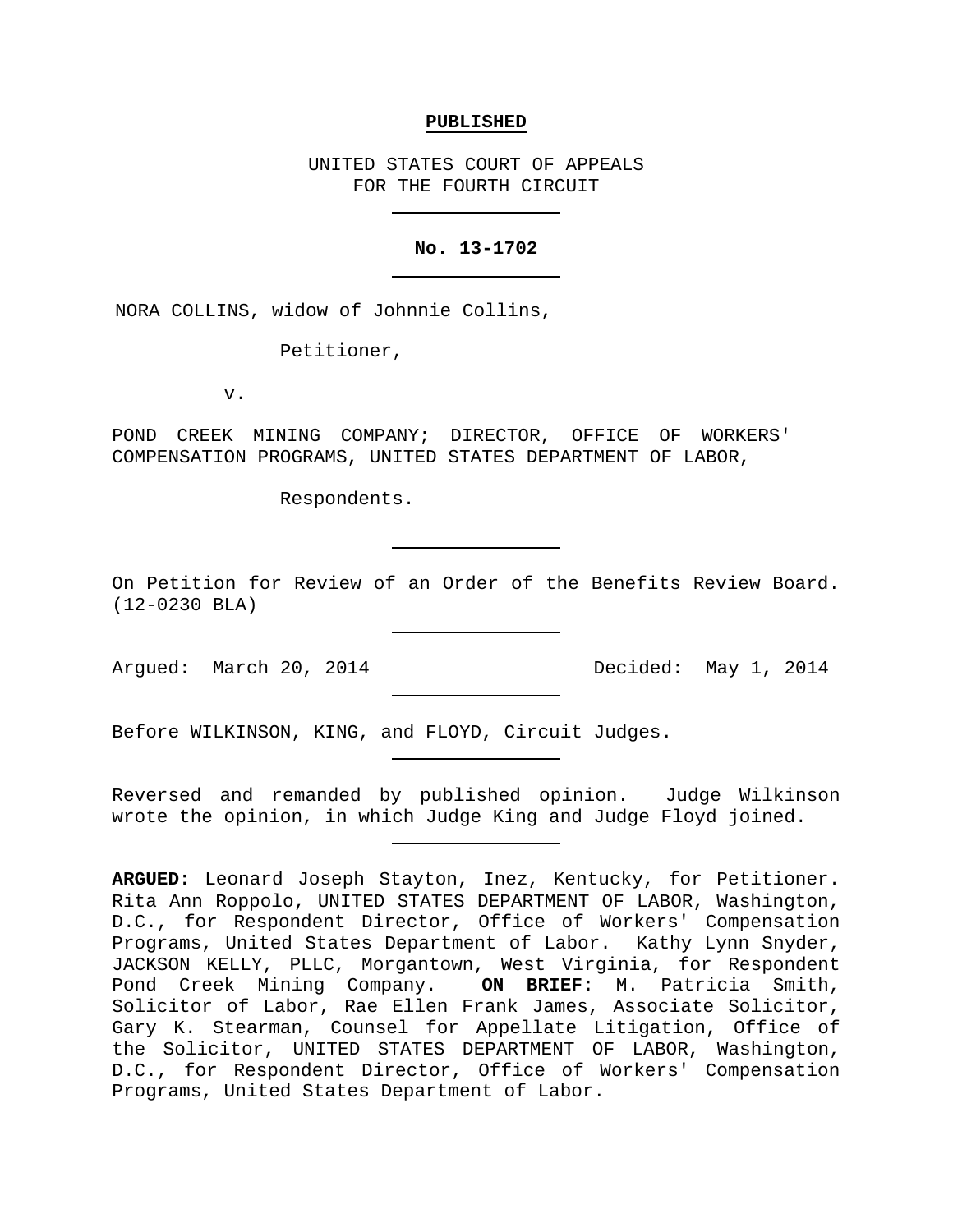WILKINSON, Circuit Judge:

This case is the latest chapter in a long-running dispute between Nora Collins ("Mrs. Collins") and Pond Creek Mining Company ("Pond Creek") regarding her claim to survivor's benefits under the Black Lung Benefits Act, 30 U.S.C. §§ 901-945 (the "Act"). Mrs. Collins petitions for review of an April 2013 decision of the Benefits Review Board ("BRB") affirming the denial of benefits by an Administrative Law Judge ("ALJ"). She challenges the ALJ's ruling that she failed to prove that her husband's pneumoconiosis hastened his death. For the reasons that follow, we reverse the BRB's decision and remand for an award of benefits.

# I.

### A.

Johnnie Collins ("Mr. Collins") worked in various miningindustry jobs for more than thirty-six years between 1943 and 1983, including at Pond Creek for the last eleven. He was also a regular smoker during this time, though he later quit. When he stopped working for Pond Creek in 1983, Mr. Collins filed a claim for lifetime benefits under the Act.

Five years later, ALJ Lawrence ruled in his favor. See Collins v. Pond Creek Coal Co., No. 85-BLA-5349 (Feb. 25, 1988). Under the Act's implementing regulations, a miner has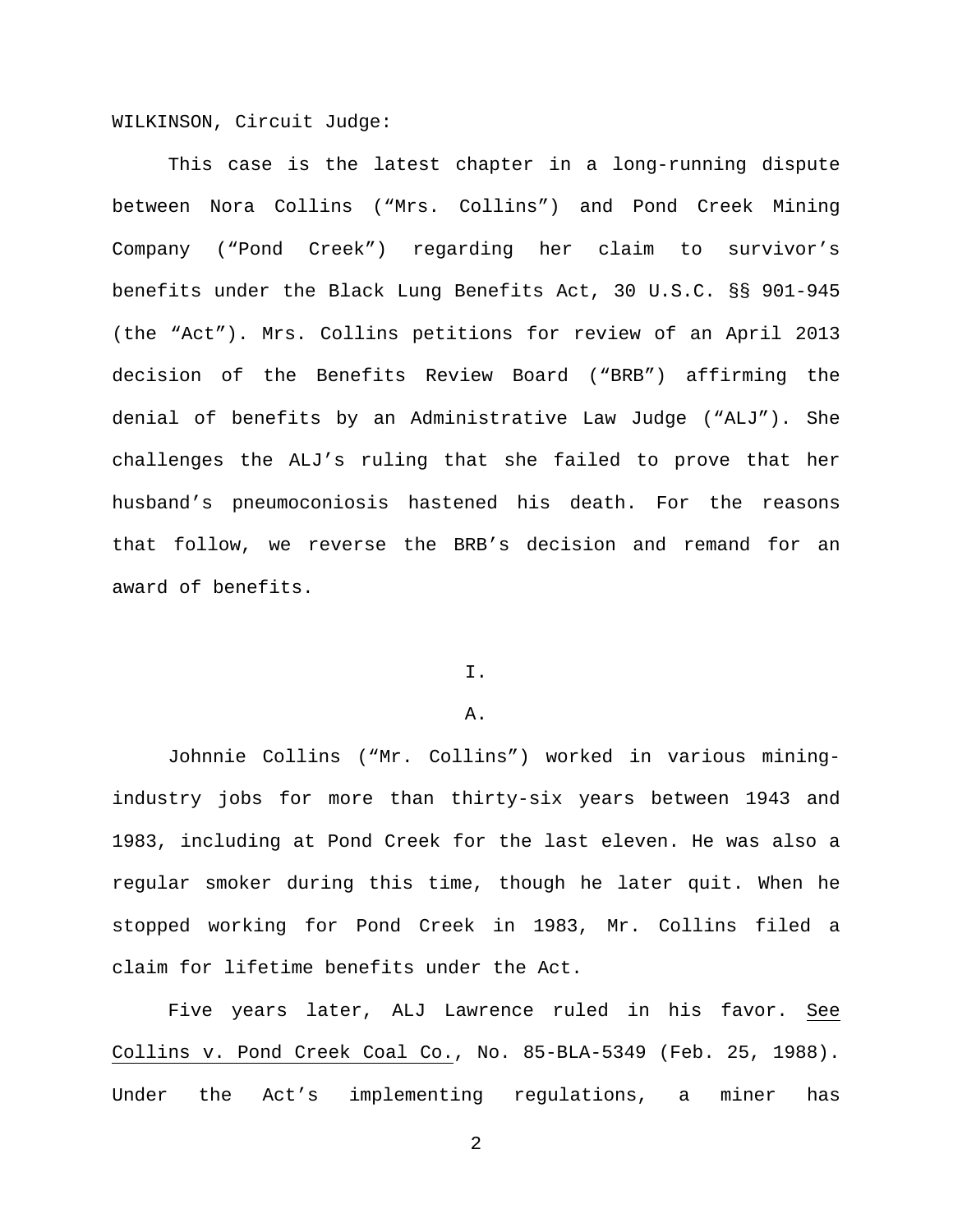pneumoconiosis if he meets one of two conditions. He must either have "clinical pneumoconiosis" (a particular set of diseases recognized by the medical community) or "legal pneumoconiosis" (a broader category that includes any chronic lung disease arising out of coal mine employment). See 20 C.F.R.

§ 718.201(a); Barber v. Director, OWCP, 43 F.3d 899, 901 (4th Cir. 1995). The ALJ determined that although the x-rays did not show Mr. Collins to have clinical pneumoconiosis, the miner did have a chronic respiratory condition known as Chronic Obstructive Pulmonary Disease ("COPD"). Moreover, the best evidence indicated that his work in the coal mines had contributed to this condition. As a result, he was afflicted with pneumoconiosis for purposes of the Act. Determining that the pneumoconiosis had totally disabled Mr. Collins, the ALJ ruled him entitled to benefits. Pond Creek did not appeal, and the mining company provided Mr. Collins the required payments until his death in 1997.

Shortly after Mr. Collins died, Mrs. Collins applied for survivor's benefits pursuant to 30 U.S.C. § 922(a)(2). Pond Creek opposed an award to the widow and asked for a hearing before an ALJ. ALJ Morgan ruled in 2001 that the 1988 ALJ Decision was not entitled to collateral estoppel on the issue of whether Mr. Collins suffered from pneumoconiosis. Upon reweighing the evidence, he concluded that Mr. Collins did not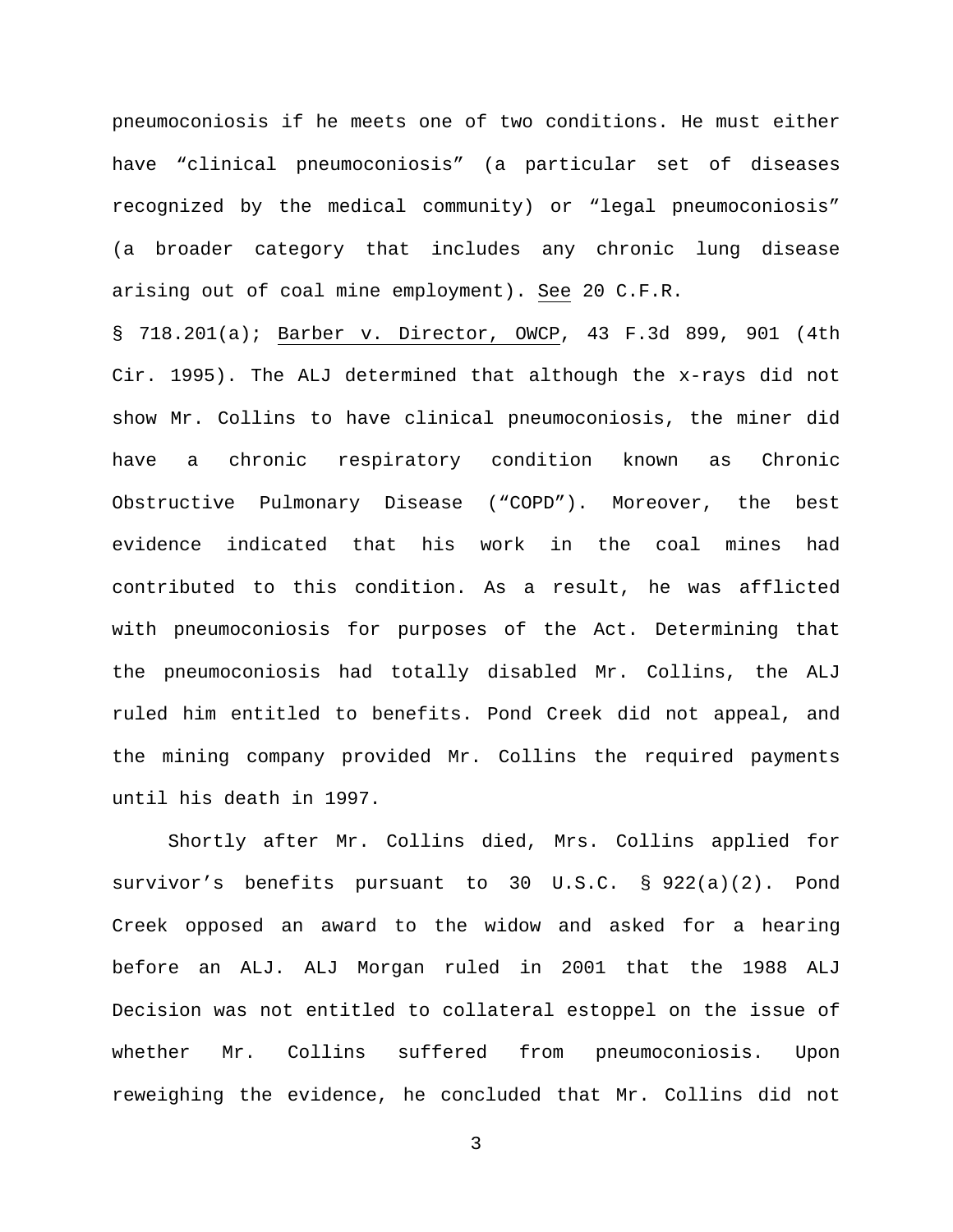suffer from pneumoconiosis. After several additional administrative rulings, Mrs. Collins petitioned this court for review.

We vacated the ALJ's denial of benefits. See Collins v. Pond Creek Mining Co., 468 F.3d 213 (4th Cir. 2006). We held that the doctrine of collateral estoppel did indeed apply to the holding of the 1988 ALJ Decision that Mr. Collins suffered from pneumoconiosis due to coal dust exposure. Furthermore, we rejected ALJ Morgan's alternate holding, affirmed by the BRB, that even if Mr. Collins had suffered from pneumoconiosis, Mrs. Collins had failed to establish that Mr. Collins's death was due to the disease. See Collins, 468 F.3d at 223-24. We remanded for further proceedings to determine if pneumoconiosis contributed to Mr. Collins's death.

In the nearly eight years since our decision, this matter has continued to bounce back and forth in the administrative process. There have been three different decisions by two different ALJs and three decisions by the BRB. Most recently, ALJ Lesniak determined in 2012 that Mrs. Collins was not entitled to survivor's benefits. He found that the physicians' opinions relied upon by Mrs. Collins were not sufficiently reasoned or documented to support a finding that Mr. Collins's pneumoconiosis caused his death. The ALJ also refused to consider as supportive of Mrs. Collins the opinions of two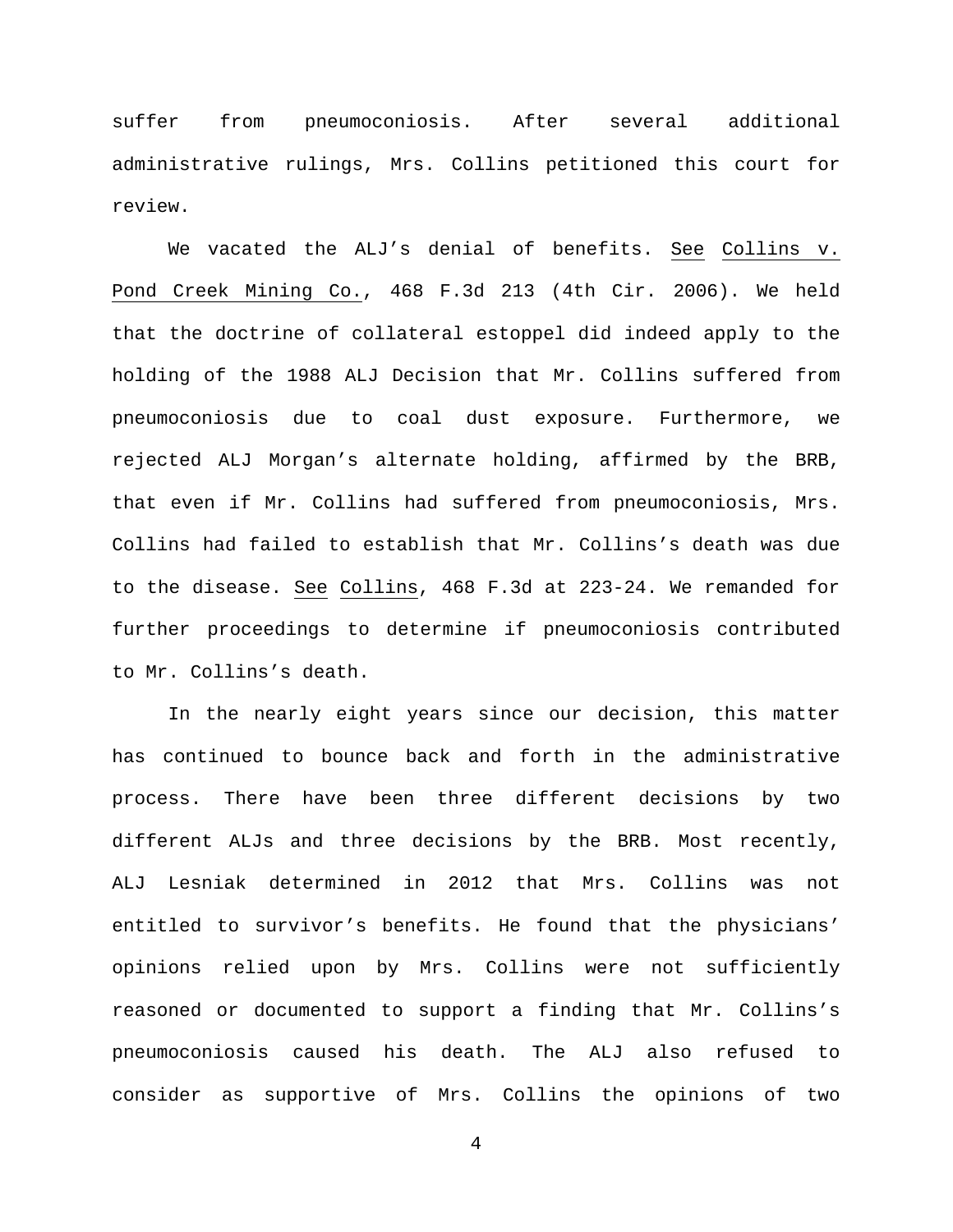doctors for Pond Creek who found that Mr. Collins's death was in fact hastened by COPD, although they believed the COPD was caused by smoking, not pneumoconiosis. The BRB affirmed this ruling in 2013, echoing the analysis advanced by the ALJ. Mrs. Collins has petitioned this court for review.

### B.

The arguments of the parties center on the proper weight to be accorded the various medical opinions in the case. A brief review of these opinions is thus necessary.

Dr. Maan Younes, a board certified internist and pulmonologist, was Mr. Collins's treating physician for the last three years of his life. During that period, Dr. Younes often stated in his treatment notes that Mr. Collins suffered from COPD and pneumoconiosis. In Mr. Collins's death certificate, completed less than a week after he died, Dr. Younes stated that his patient had died of "cardiac arrest" due to or as a consequence of "respiratory failure," and that "coal workers' pneumoconiosis" had contributed to the death. J.A. at 194.

Expanding on the earlier form less than two months later, Dr. Younes explained in a letter to the Department of Labor that Mr. Collins had severe coal workers' pneumoconiosis and COPD when he died, requiring hospitalization once or twice a month. He died at home, one day after he insisted on being released from the hospital after his condition had temporarily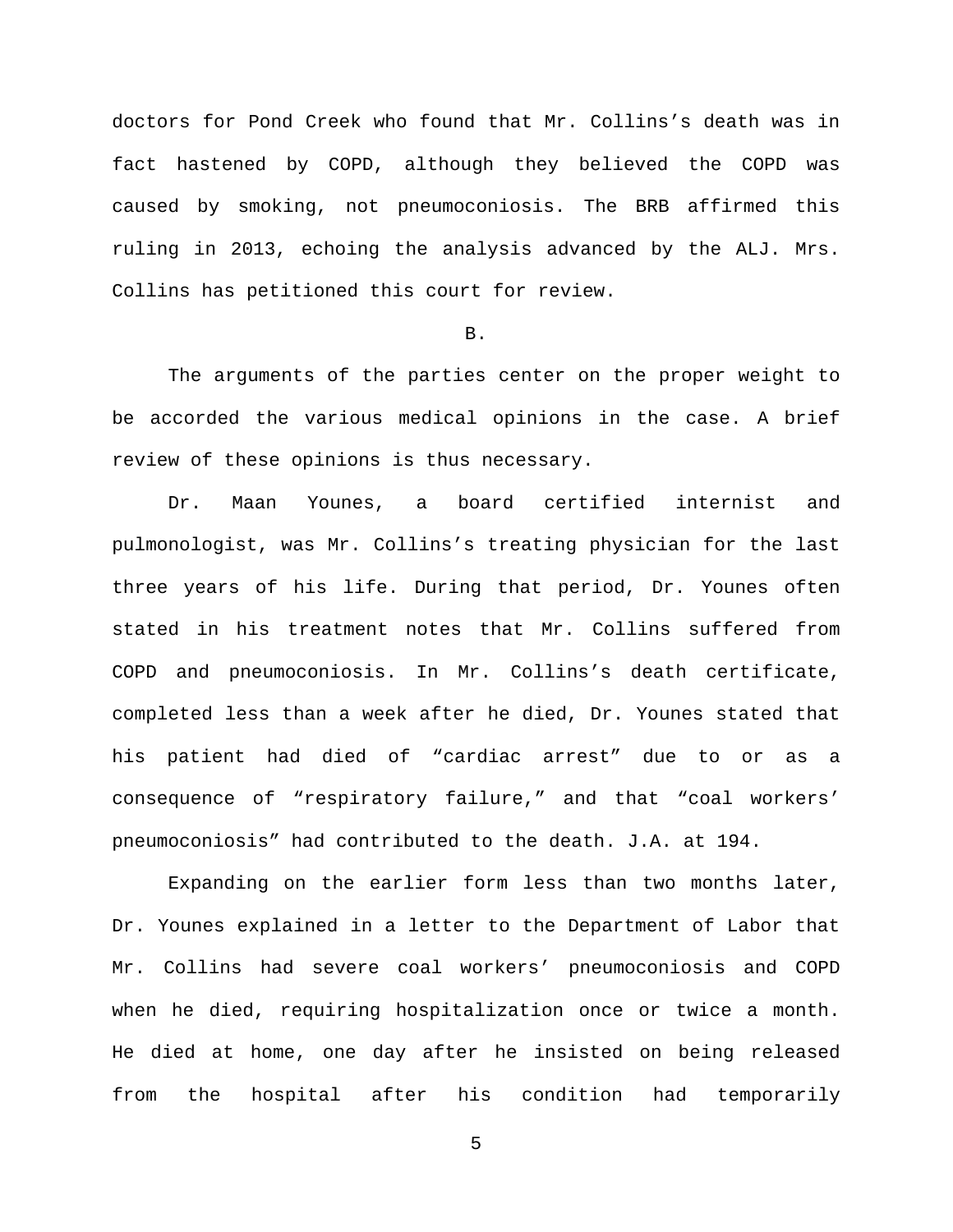stabilized. Dr. Younes added that "Mr. Collins had Severe Respiratory Disability from his Coal Workers' Pneumoconiosis and there is no question that his severe Pneumoconiosis is a major contributing factor to his death." J.A. at 162. Dr. Younes then stated the evidence for pneumoconiosis: Mr. Collins's decades of work in the coal mines, the content of his chest x-rays, and his severe pulmonary disease. Hospital records from just nine days before Mr. Collins's death noted the severity of his lung condition, described his history of coal workers' pneumoconiosis, and recommended that doctors not administer aggressive cardiac treatment because of the severity of his pulmonary problems.

Following Mr. Collins's death, the Department of Labor asked Dr. Dominic Gaziano, a board certified internist and pulmonologist, to review the miner's file in early 1998 and answer a questionnaire regarding the circumstances of his death. He filled out the form provided to him, indicating that although the miner did not die from pneumoconiosis, he was disabled by it and that the disease played a role in Mr. Collins's death. Dr. Gaziano further stated in the comments section of the form that Mr. Collins "died as a result of cardio-pulmonary failure in a background of severe heart and lung diseases. I believe C.W.P. [coal workers' pneumoconiosis] was a significant contributing factor in his death." J.A. at 195.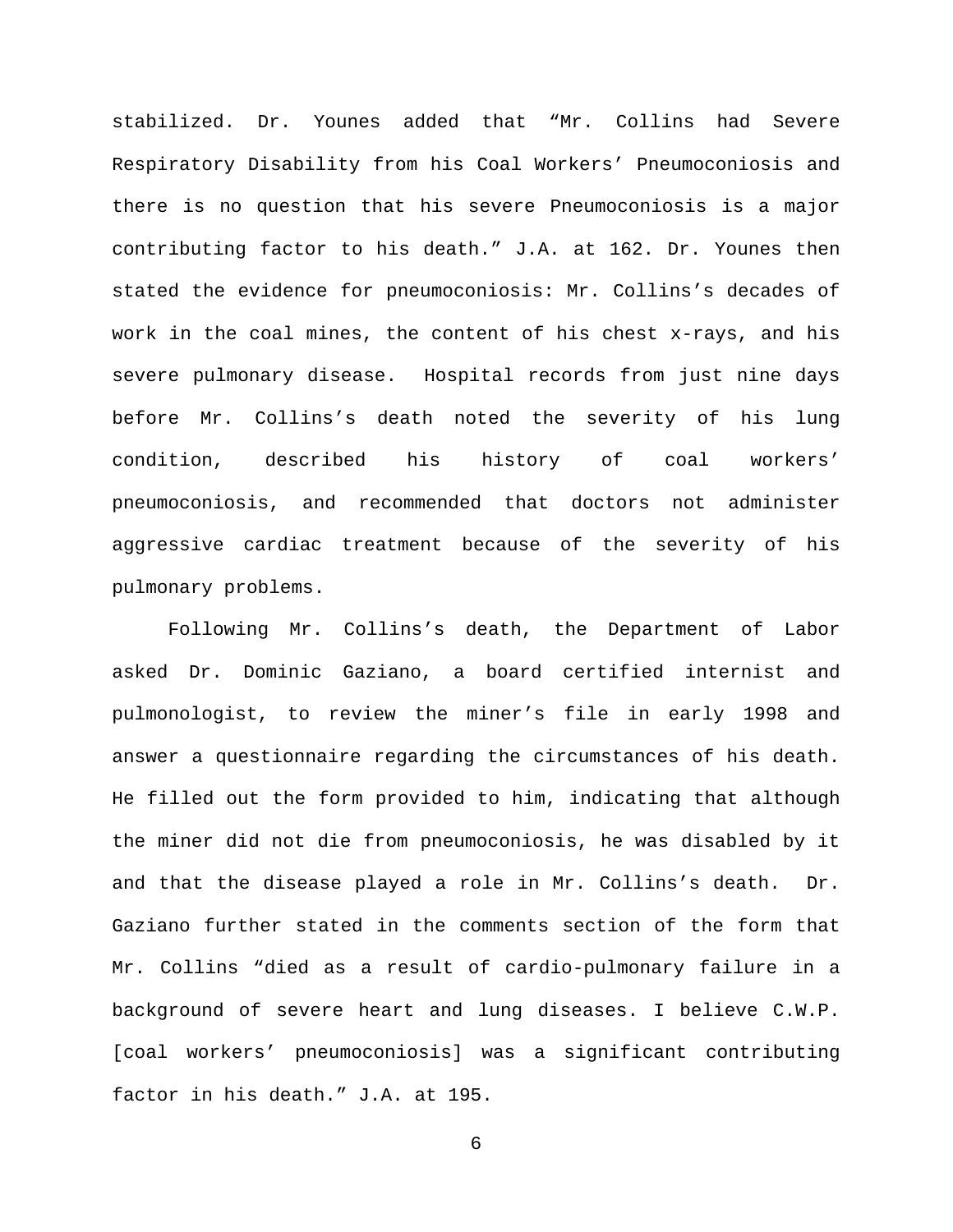For its part, Pond Creek asked seven medical experts to examine Mr. Collins's medical records. Each of the seven doctors found that Mr. Collins did not have pneumoconiosis. Six of the seven reported that Mr. Collins had severe pulmonary disease due to smoking, with at least five of those doctors explicitly classifying the pulmonary disease as COPD. Four of the doctors - - Dr. Gregory Fino, Dr. George Zaldivar, Dr. A. Dahhan, and Dr. Samuel Spagnolo –- stated that the death was due purely to cardiac causes.

Representative of the opinions is that of Dr. Fino, a board certified internist and pulmonologist. Dr. Fino reported that Mr. Collins's x-rays did not show signs of pneumoconiosis, and that his totally-disabling COPD was caused by cigarette smoking, not his work in the mines. Dr. Fino further argued that Mr. Collins's death was due to heart disease, and that even if he had been afflicted with pneumoconiosis, the lung disease would not have exacerbated the particular cardiac condition that caused the death. Dr. Fino thus found not only that Mr. Collins's COPD was unrelated to coal dust exposure, but also that the COPD did not hasten his death.

Of particular note were the opinions of Dr. Thomas Jarboe and Dr. W.K.C. Morgan, both of whom Pond Creek enlisted to evaluate Mr. Collins's file. Dr. Jarboe stated that Mr. Collins was totally disabled by COPD, though the COPD was caused by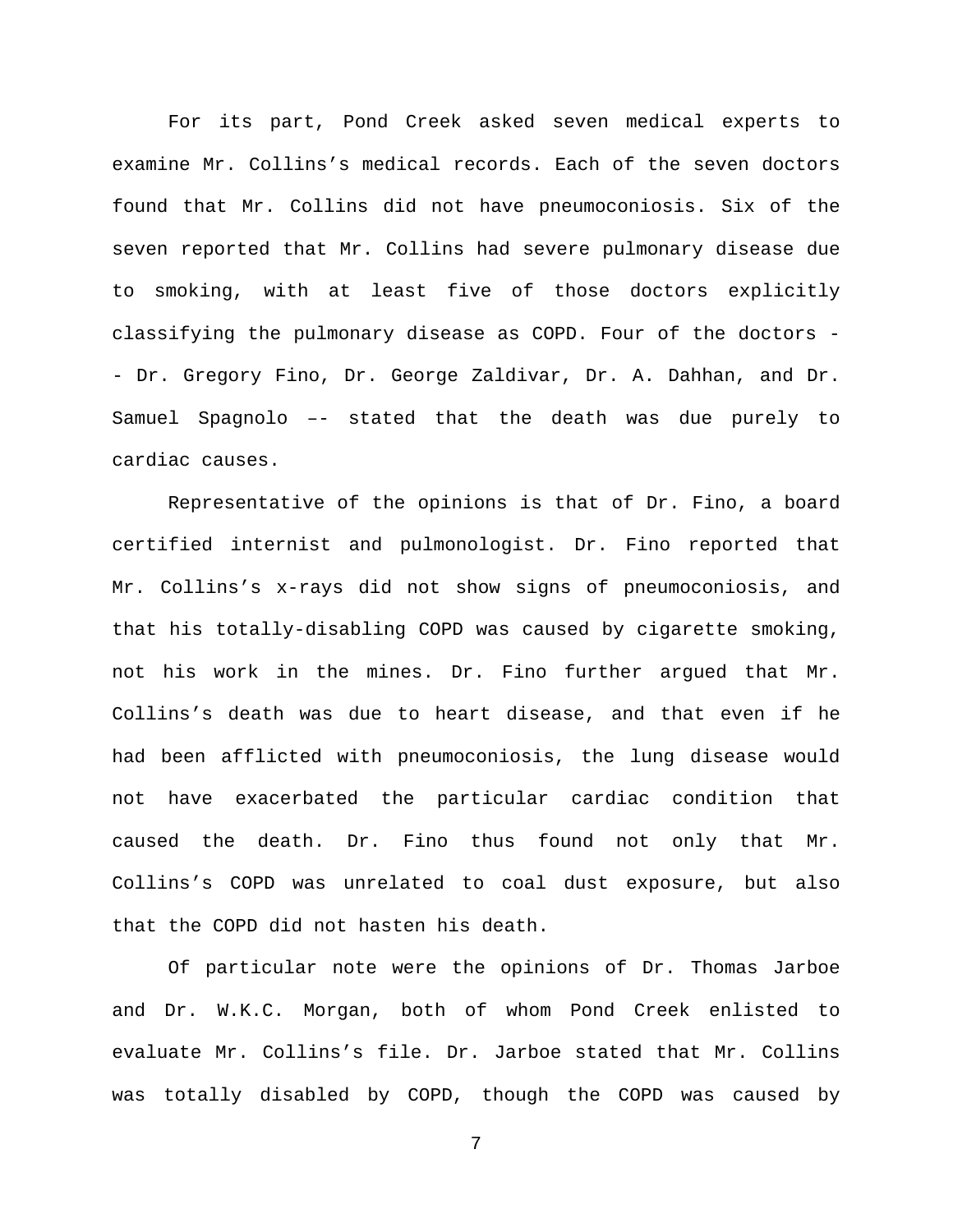smoking and not exposure to coal mine dust. He then concluded that Mr. Collins died from a "combination" of his COPD and his cardiac disease. Dr. Morgan also stated that Mr. Collins's COPD was due to smoking. He believed that the miner's death was due to a heart arrhythmia, and that the arrhythmia was exacerbated by an oxygen deficiency known as hypoxemia, which was caused by COPD. Both doctors thus agreed that Mr. Collins's COPD contributed to his death.

#### II.

Under the Act, we evaluate whether an ALJ's decision that has been affirmed by the BRB was supported by substantial evidence and in accordance with the law. See Collins v. Pond Creek Mining Co., 468 F.3d 213, 217 (4th Cir. 2006). "Substantial evidence consists of sufficient relevant evidence to convince a reasonable mind that the evidence is adequate to support a conclusion." Scott v. Mason Coal Co., 289 F.3d 263, 267 (4th Cir. 2002). We review the ALJ's and BRB's conclusions of law de novo. Id.

In order for Mrs. Collins to prevail under the Act, she must show that (1) she was the surviving spouse of a miner who suffered from pneumoconiosis, (2) the miner's pneumoconiosis was due at least in part to coal mining employment, and (3) the miner's death was due to pneumoconiosis. See U.S. Steel Mining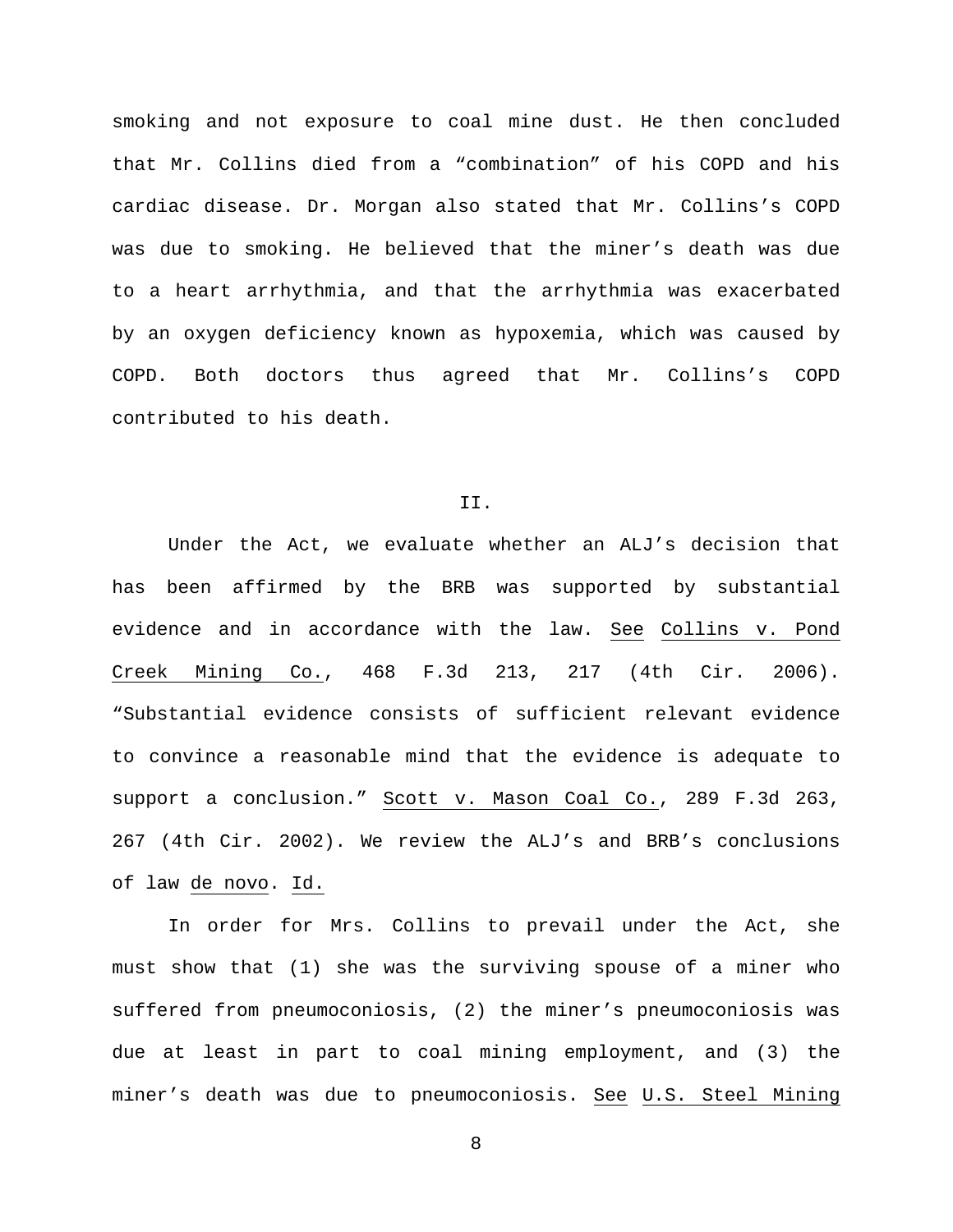Co. v. Director, OWCP, 187 F.3d 384, 388 (4th Cir. 1999) (citing relevant regulations). Our previous decision in this case held that the miner had pneumoconiosis due at least in part to his exposure to coal dust. See Collins, 468 F.3d at 223. The parties thus agree that the sole issue before this court is the last of the three prongs: whether Mr. Collins's pneumoconiosis caused his death. A coal miner's death is "due to" pneumoconiosis if the disease was a "substantially contributing cause" of the death. See Bill Branch Coal Corp. v. Sparks, 213 F.3d 186, 190 (4th Cir. 2000) (quoting 20 C.F.R. § 718.205). Moreover, a claimant can prove causation by establishing that pneumoconiosis "actually hastened the miner's death." Id. (quoting Shuff v. Cedar Coal Co., 967 F.2d 977, 979-80 (4th Cir.1992)).

Pond Creek argues that the ALJ correctly held that the opinions of Dr. Younes and Dr. Gaziano were neither wellreasoned nor well-documented. As a result, those opinions could not support a finding that Mr. Collins's pneumoconiosis hastened his death. Furthermore, the mining company argues, the ALJ was also correct in refusing to credit the opinions of Dr. Jarboe and Dr. Morgan as supportive of Mrs. Collins's claim. Because these experts found that Mr. Collins did not suffer from pneumoconiosis, but instead suffered from COPD due to cigarette smoking, their views could not provide support for a finding that Mr. Collins's pneumoconiosis hastened his death. We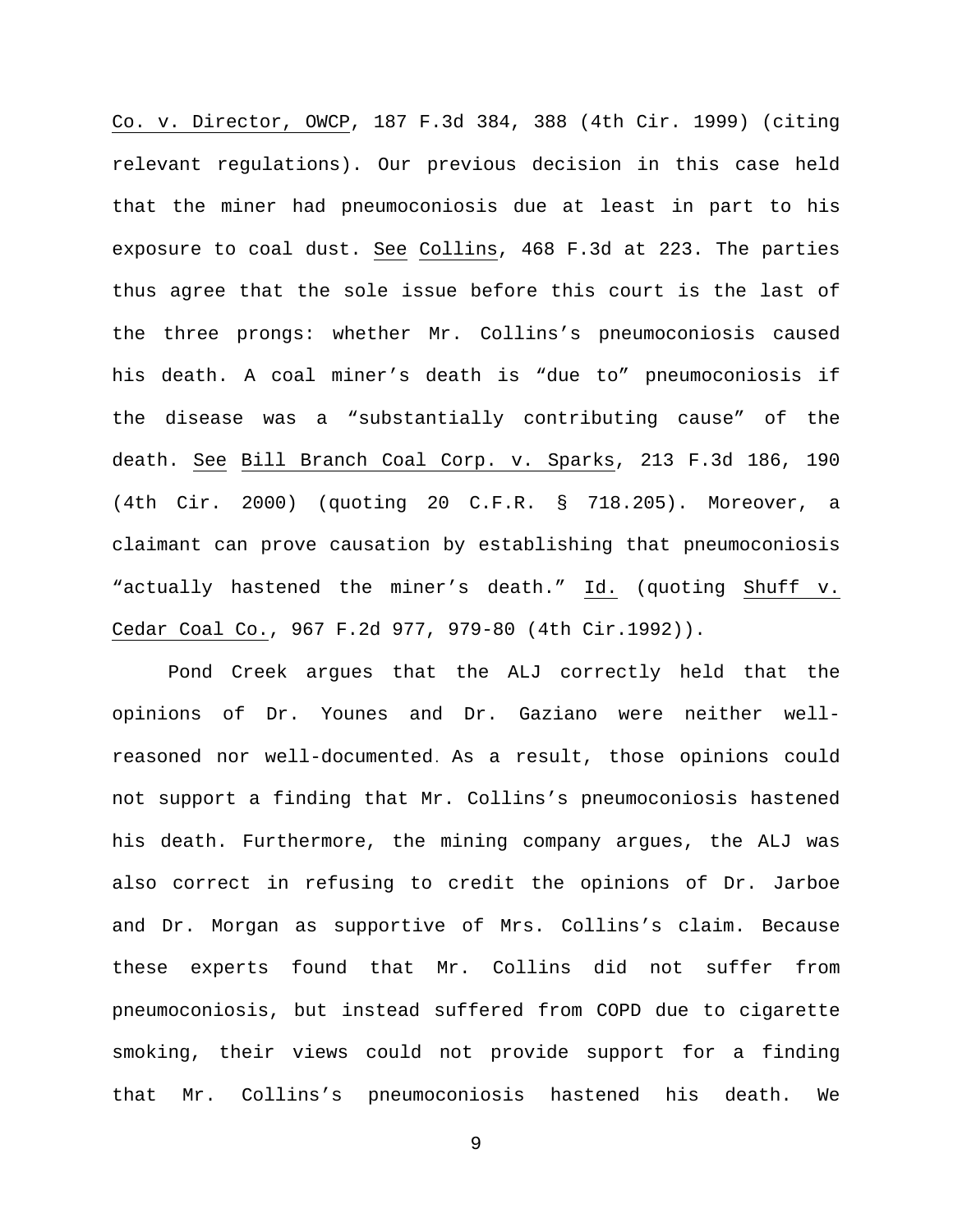disagree with Pond Creek and find that the ALJ's decision misapplied our case law and was not supported by substantial evidence.

Our previous decision in this dispute drives our present holding. There, we singled out two critical considerations for an ALJ when evaluating medical evidence. First, we emphasized the importance of the miner's treating physician's opinion, noting that, in a similar case, "[w]e were particularly concerned with the ALJ's wholesale rejection of the diagnosing physician's causation opinion and corresponding overreliance on the non-diagnosing physicians' contrary views." Collins, 468 F.3d at 224; see also 20 C.F.R. § 718.104(d) (instructing ALJs to give added consideration to the opinions of a treating physician, and in particular to focus on the nature and duration of the doctor-patient relationship and the frequency and extent of treatment).

Second, we noted that "even a poorly documented" causation opinion that properly diagnoses pneumoconiosis should carry more weight than those opinions that have denied the presence of the disease. Collins, 468 F.3d at 224 (quoting Scott, 289 F.3d at 270). For instance, in Toler v. Eastern Associated Coal Co., 43 F.3d 109 (4th Cir. 1995), we stated:

[A]n ALJ who has found (or has assumed arguendo) that a claimant suffers from pneumoconiosis and has total pulmonary disability may not credit a medical opinion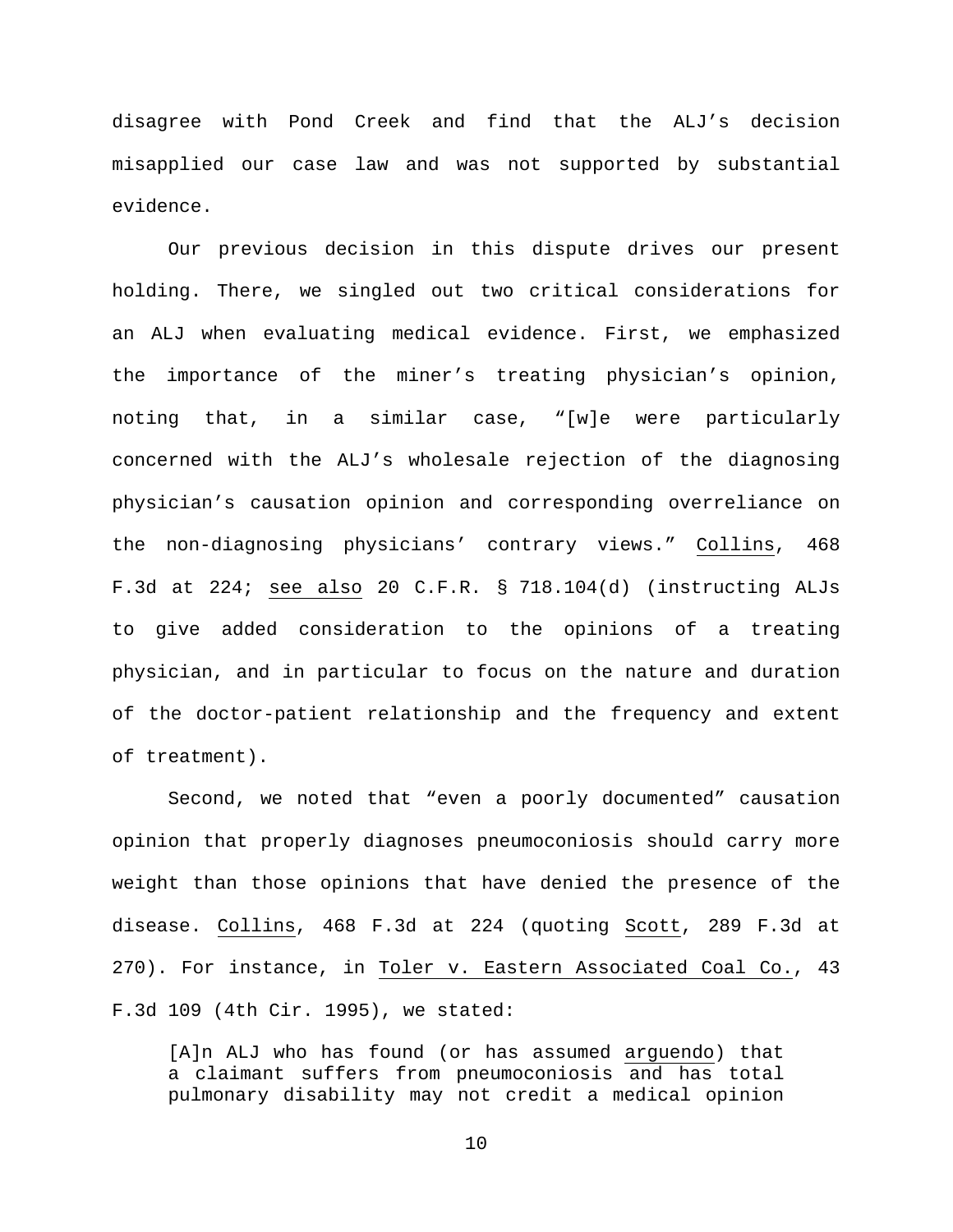that the former did not cause the latter unless the ALJ can and does identify specific and persuasive reasons for concluding that the doctor's judgment on the question of disability causation does not rest upon her disagreement with the ALJ's finding as to either or both of the predicates in the causal chain.

Id. at 116. Toler further advises that the opinions of those doctors who did not properly diagnose pneumoconiosis can carry, at most, "little weight." Id.

Notwithstanding Toler, the ALJ found that he could not give any weight to the opinions of Dr. Younes or Dr. Gaziano, believing himself constrained by our decision in Sparks, 213 F.3d 186. In that case, we found a doctor's explanation insufficient where he had merely written on a death certificate "[c]oal workers pneumoconiosis, simple" in the blank asking for "[o]ther significant conditions contributing to death," and noted without explanation on an autopsy report that pneumoconiosis was present at the time of death. Id. at 192. We found that the doctor "provided no explanation of how, or if, Mr. Sparks's pneumoconiosis hastened his death." Id. Absent any treatment records or justification, the doctor simply provided an "insufficient," "bald conclusion" devoid of the necessary reasoning. Id.

The ALJ described the opinions of Dr. Younes and Dr. Gaziano as "similarly conclusory," J.A. at 777, but such a view ignores the significant differences between the explanation and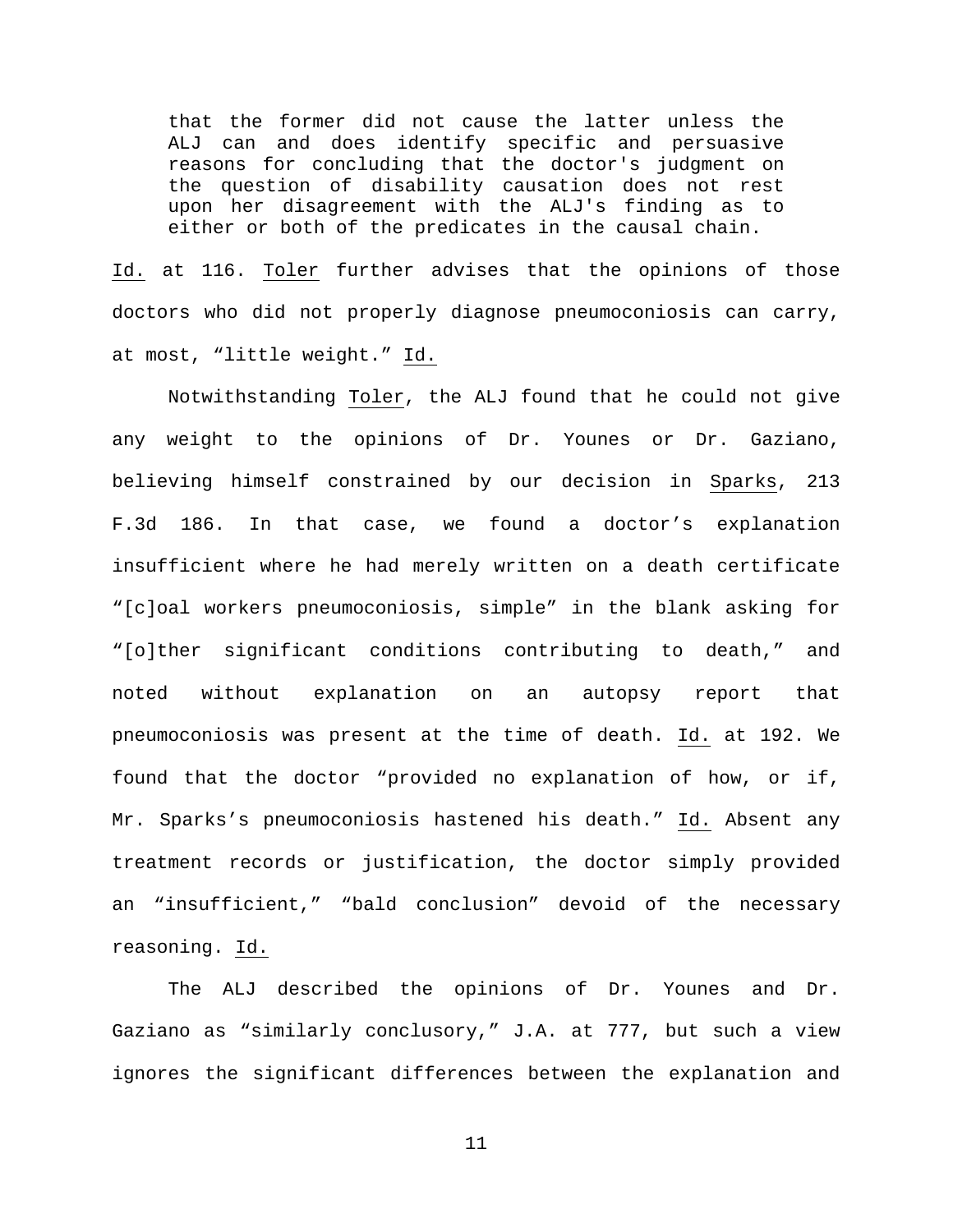documentation in Sparks and in this case. Here, Mr. Collins had been found to be totally disabled by pneumoconiosis nearly ten years before his death, and had been in and out of the hospital regularly due to his severe COPD in the years prior to his death. His treating physician Dr. Younes had compiled copious treatment notes during the three years he was Mr. Collins's doctor, which show both the seriousness of the miner's pulmonary condition and the toll it had taken on his body. In his letter to the Department of Labor, Dr. Younes laid out the details of Mr. Collins's final weeks and months, demonstrating his intricate understanding of his patient's worsening state of health. Meanwhile, Dr. Gaziano stated that his opinion was based on a review of the case file, which at the time included Mr. Collins's treatment history, death certificate, and additional hospital records.

Unlike in Sparks, where a doctor with no significant ties to the patient decreed in a few cryptic words that pneumoconiosis had been a contributing cause of death, Dr. Younes's explanatory letter relied upon a lengthy treatment history and his first-hand observations of the damage the coaldust-triggered pulmonary disability inflicted upon his patient. The ALJ was mistaken to equate these two fundamentally different situations so as to find that Sparks applied.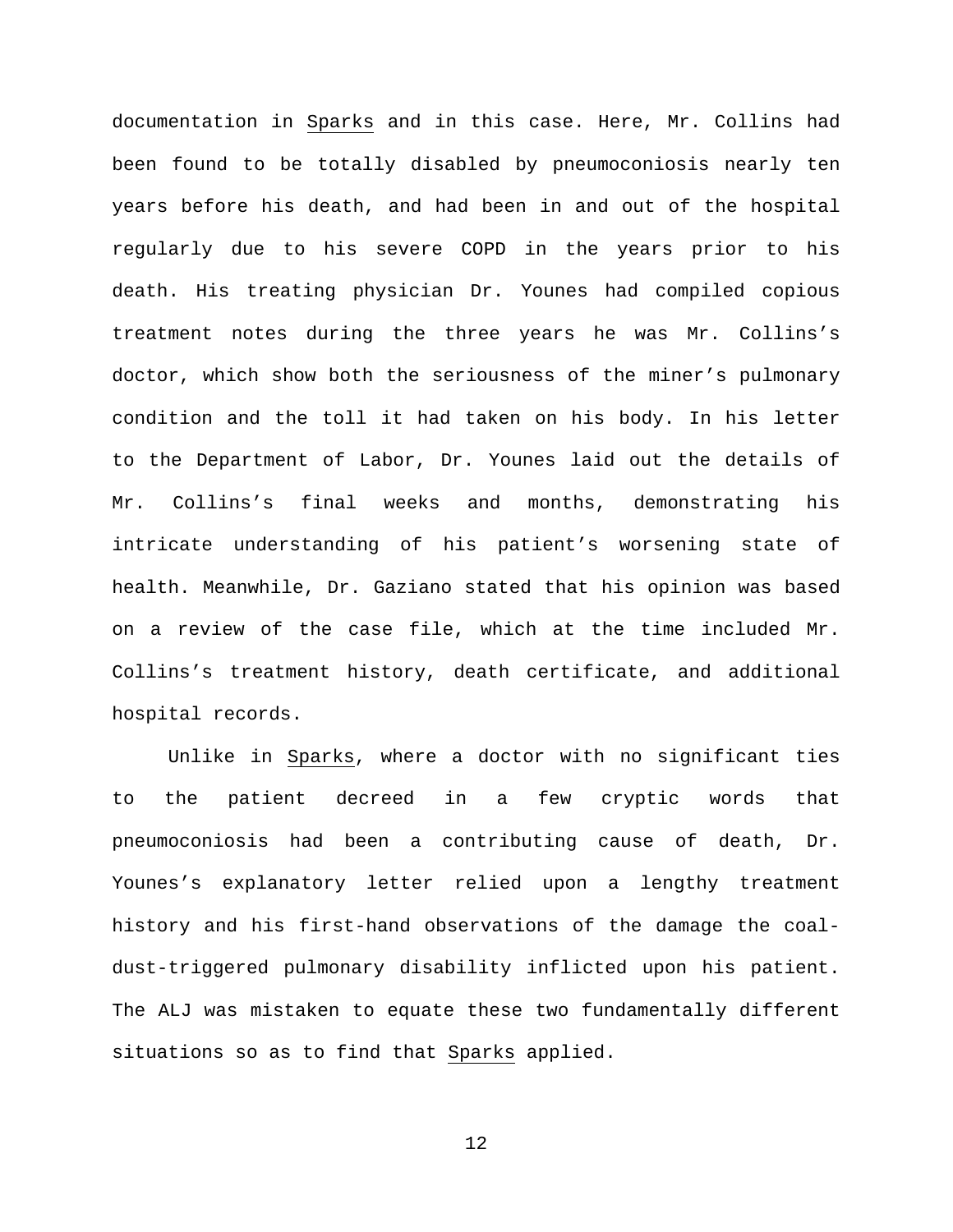Unconstrained by the mistaken analogy to Sparks, an evaluation of the opinions of Dr. Younes and Dr. Gaziano shows that they provide sufficient evidence that Mr. Collins's pneumoconiosis hastened his death. It is true that Dr. Gaziano could have explained in more detail the exact manner in which Mr. Collins's pneumoconiosis contributed to his respiratory and cardiac failure. But the opinions, and certainly that of Dr. Younes, were not poorly documented. Whatever their alleged deficiencies, our decisions in Collins and Scott counsel that the physicians' explanations were adequate and entitled to more weight than those physicians for Pond Creek who mistakenly found no presence of the disease at all. Indeed, as the Director has noted, if the opinions were insufficient as a matter of law to prove death causation, as the ALJ claimed, there would have been no reason for us to remand this case for a finding of death causation in our 2006 decision. See Br. of Director, Office of Workers' Compensation Programs, at 25-26. The ALJ erred in according no weight to the opinions of Dr. Younes and Dr. Gaziano.

Furthermore, we note that Dr. Younes and Dr. Gaziano were not the only doctors whose opinions provide support for a finding that Mr. Collins's COPD hastened his death. Dr. Jarboe and Dr. Morgan also both explained the connection between Mr. Collins's COPD and his death. Dr. Jarboe stated that the miner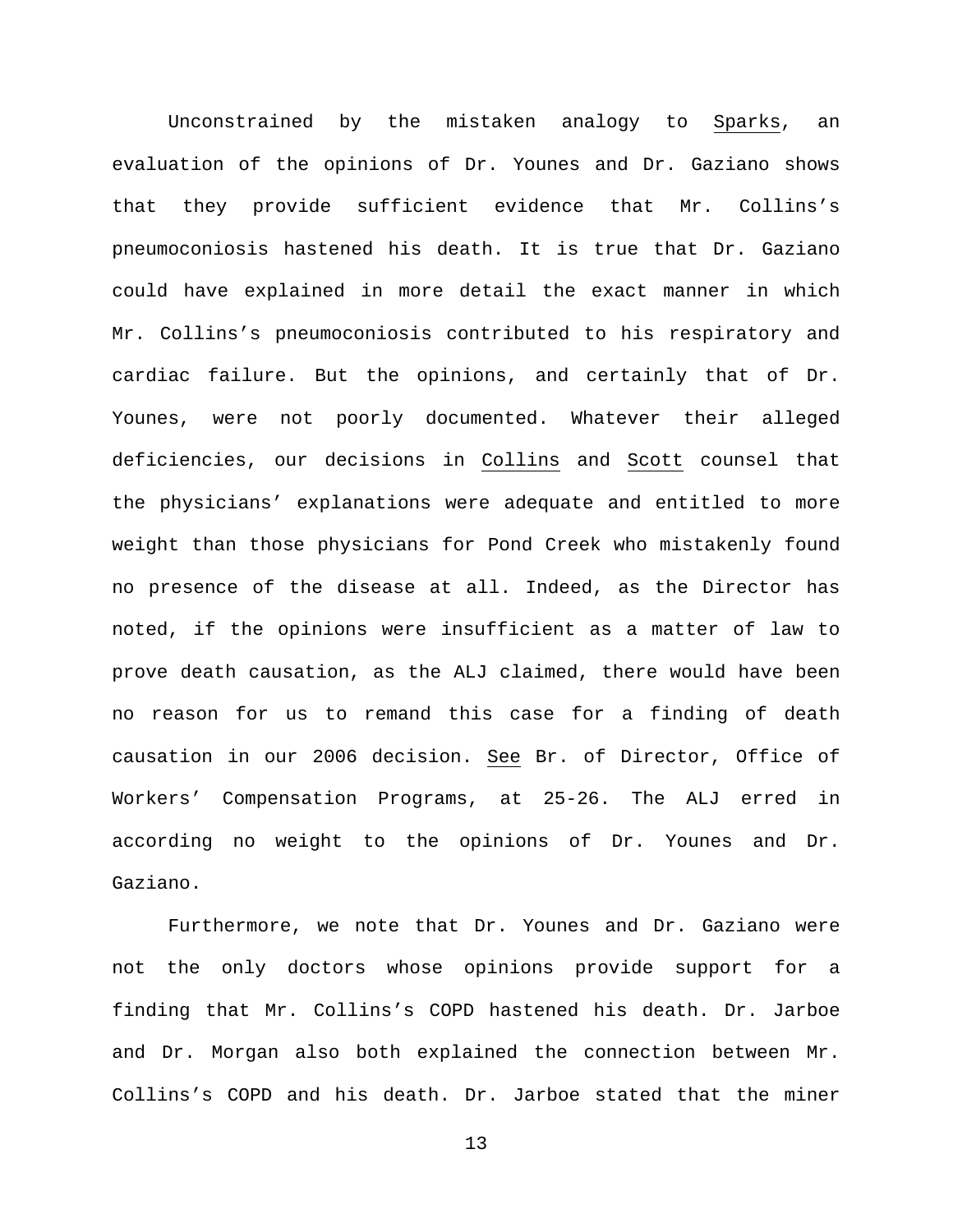died due to a combination of severe respiratory problems brought on by COPD and heart disease. Dr. Morgan, meanwhile, determined that Mr. Collins had died from an arrhythmia, which was worsened by his hypoxemia, which was in turn caused by his COPD. Both doctors agreed that the COPD hastened Mr. Collins's death, though both believed that it was caused by his cigarette smoking and not his work in the mines.

Our ruling in Collins that the 1988 ALJ decision established that Mr. Collins's COPD was caused in part by his pneumoconiosis renders the opinions of Dr. Jarboe and Dr. Morgan incorrect regarding the presence of pneumoconiosis. But crucially, although Dr. Jarboe and Dr. Morgan disagreed with Dr. Younes and Dr. Gaziano about what caused Mr. Collins's COPD, their opinions are in accord that the COPD hastened the miner's death. Under our decision in Toler, these opinions, which did not find the presence of pneumoconiosis, can be accorded only lesser weight. Still, the weight they do carry acts to support the findings of Dr. Younes and Dr. Gaziano regarding death causation. All four doctors agree that Mr. Collins had COPD and that it hastened his death. And crucially, we have earlier held that his COPD qualified as pneumoconiosis. See Collins, 468 F.3d at 224 (noting that due to the 1988 ALJ Decision's finding that Mr. Collins's COPD was caused in part by his work in the coal mines, "Mrs. Collins established the presence of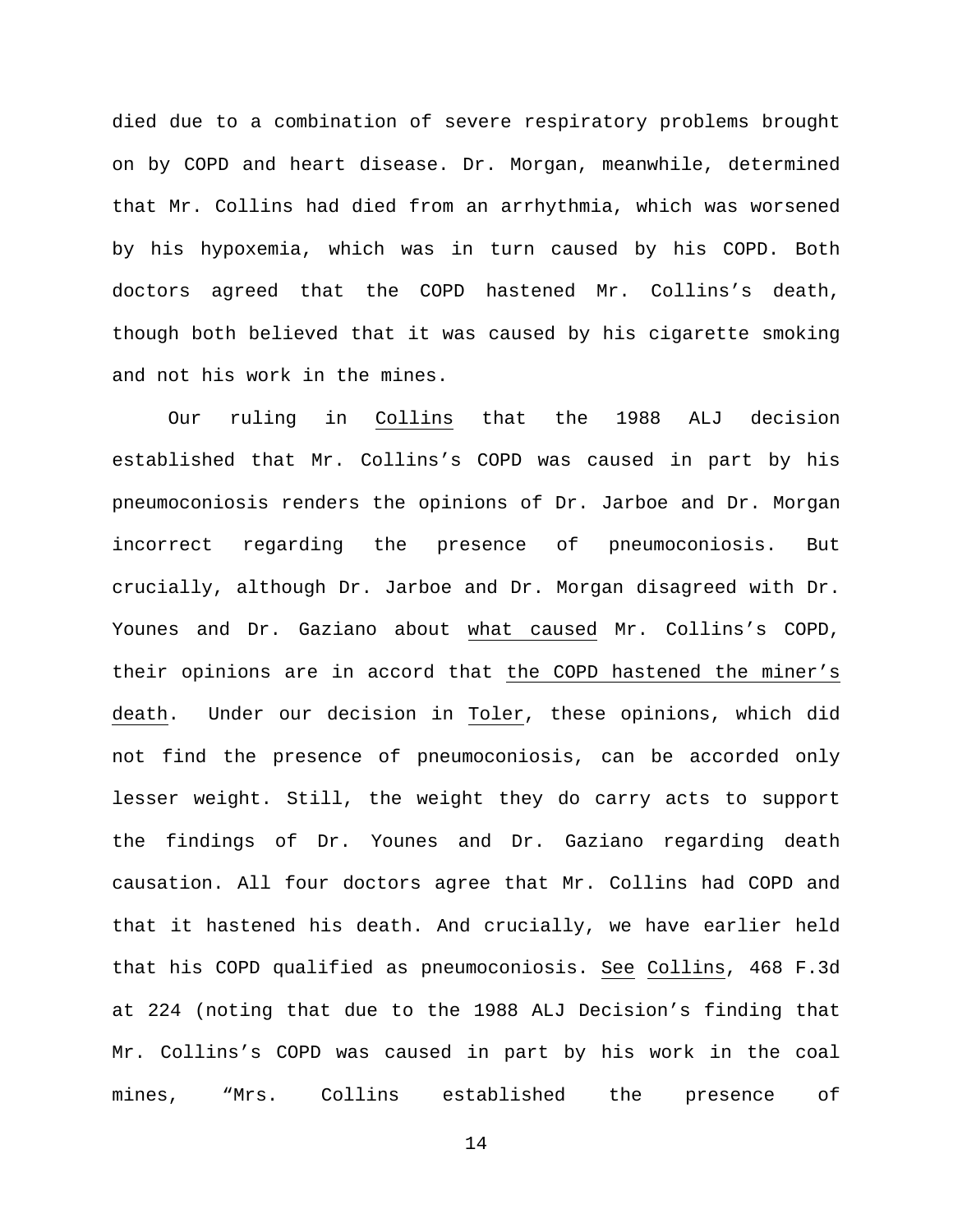pneumoconiosis"). Thus, contrary to Pond Creek's arguments and the ALJ's ruling below, Dr. Jarboe and Dr. Morgan provide at least some additional support for a finding that Mr. Collins's pneumoconiosis hastened his death.

In fact, the ALJ confirmed multiple times in his opinion that Mr. Collins's COPD was a cause of his death. See J.A. at 776-77. After our 2006 decision, there is no dispute that the miner was totally disabled by pneumoconiosis. The ALJ argued, however, that "it is not a foregone conclusion that this same pulmonary impairment caused miner's death; in fact, many of the physicians in the present case opined that miner's death was purely cardiac, despite his respiratory failure." J.A. at 777.

This reasoning is flawed in two ways. First, there is no support in the record that Mr. Collins suffered from a different pulmonary impairment beyond the COPD that we have already held to be pneumoconiosis. The ALJ's observation that some doctors opined that Mr. Collins's death was purely cardiac in nature provides no support for the presence of a second respiratory problem that may have contributed to his death. Second, the relationship between severe pulmonary impairment and cardiac functioning is well known. The body is an integrated organism. A part can drag down the whole. The ALJ was right to dismiss the possibility of a purely cardiac death, stating that "there is no disputing that miner suffered from, and died of, respiratory